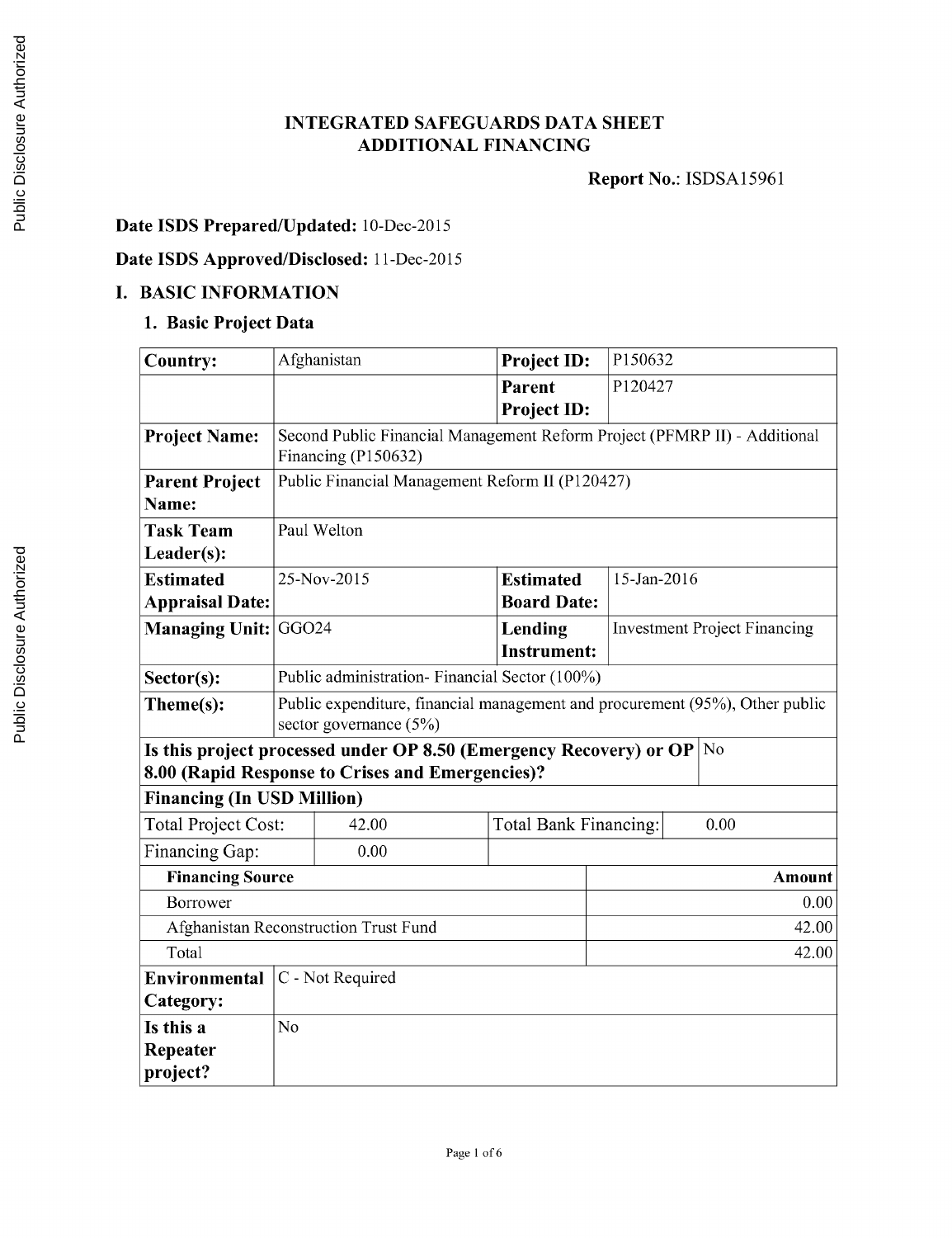# **2. Project Development Objective(s)**

### **A. Original Project Development Objectives - Parent**

**The proposed PDO is to strengthen public** financial management through effective procurement, treasury and audit structures and systems in line with sound financial management standards of monitoring, reporting and control.

### B. **Proposed Project Development Objectives - Additional Financing (AF)**

To further strengthen the efficiency and effectiveness of Afghanistan's procurement, treasury, and audit systems.

## **3. Project Description**

An original ARTF grant amount of **US\$73** million was approved for the Second Public Financial Management Reforms Project (PFMR **II)** on June 14, **2011,** and the project became effective on August **9, 2011.** The current project closing date is December **31, 2015.** The project was developed to support Government's effort to implement the its Public Financial Management (PFM) strategy, following its commitment to a set of PFM reforms, geared towards ensuring: (i) efficiency, transparency and accountability in the use of public resources; (ii) increase in aid absorption capacity and securing on-budget donor aid; and (iii) improved development outcomes. The PFMRP II was developed to support Government to implement this strategy.

The Ministry of Finance (MOF), which is also the implementing agency for PFMRP **II,** requested for Additional Financing **(AF)** and extension of the closing date of PFMRP **II.** The PFMR II is due to close on **31** December **2015,** at a critical time when Government is trying to develop its new PFM Strategy and implement key reforms to lay the foundation for future developments of PFM in Afghanistan. As part of the Bank's ongoing dialogue with Government on PFM, the Government had requested the Bank to develop a new project (PFMR III) to help support the implementation of key aspects of the new PFM Strategy. This would leave a gap in the Bank's support for PFM in Afghanistan and possibly lead to a loss of momentum on key results achieved under PFMR **II.** The **AF** would help to scale up some of the results achieved under the PFMR II and also ensure that some new critical activities can be incorporated into the project. It will also act as a bridge to ensure sustained support for PFM in the interim period before the proposed new project (PFMR III) becomes effective. Based on the Banks's assessment, an additional financing of **US\$** *39.975* million and an extension of the closing date to June **30, 2017** are required. The AF-PFMR II has five components which include: **1)** Procurement Reform, 2) Financial Management Reform, **3)** Audit Reform and Performance, 4) Reform Management, and *5)* Revenue Mobilization. The description and objectives of each of these components are summarized below:

Component **1:** Procurement Reform: This component will support the National Procurement Authority **(NPA),** which was created through a Presidential Decree in **2015.** The Procurement Policy Unit **(PPU),** Special Procurement Committee **(SPC)** and the Afghanistan Reconstruction and Development Services (ARDS) have been merged into the **NPA.** The **NPA** is based in the Administrative Office of the President (AOP). The main activities of this component include:

- Capacity building in Line Ministries and Provinces
- Institutional support and sustainable development of public procurement

Component 2: Financial Management Reform: This component aims to support high level PFM performance and build the staff and institutional PFM capacity. The main activities include: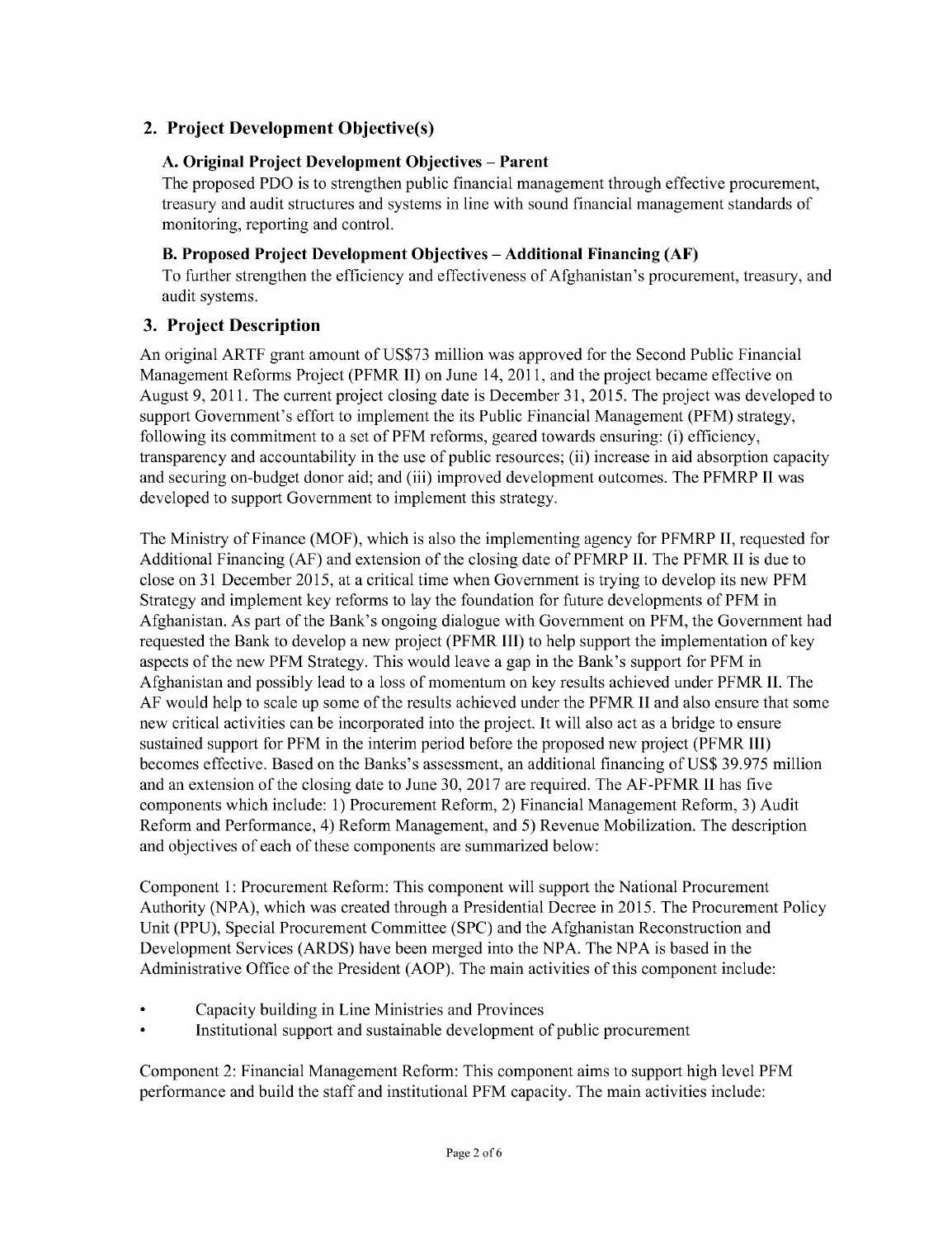- \* Treasury operations and systems development
- \* Human resources capacity development
- \* Professional accountants organization development
- \* Line Ministry PFM assessment

Component **3:** Audit and Reform Performance: this component focuses on institutional reforms in internal audit and capacity building to improve management oversight. The main activities include:

- Internal audit capacity development
- \* Internal audit institutional development
- \* Internal audit information technology development
- \* Direct audit support **-** grant audits
- \* Direct audit support **-** line Ministries
- Policy advice to the Auditor General and coordination
- Training support
- Infrastructure support (IT center, databases and officer furnishing)
- \* Public account committee strengthening
- \* Preparatory activities for future audit reforms

Component 4: Reform Management: this component focuses on reform within the MoF. Its main activities include;

- \* Strengthening Monitoring and Evaluation
- \* Strengthening of MoF Human Resource Management Department
- \* Project management
- \* Other institutional strengthening and capacity building activities

Component **5:** Revenue Mobilization: this is a newly added component to the AF-PFMR **II,** which is the top priority of the new PFM road map. The Government is committed to ambitious targets for tax collections. Therefore, additional support is needed to achieve these targets. The main activities of this component include:

- \* Maintenance of computerized tax system **(SIGTAS)**
- The implementation of initiatives such as risk based compliance
- \* Preparing for VAT
- Establishing the new organizational structure

### **4. Project location and salient physical characteristics relevant to the safeguard analysis (if known)**

The project location is the MoF and its provincial branches. The project is designed to provide technical assistance, capacity building and institutional building services. There will be no construction work and/or land acquisition during the course of the AF-PFMR II project. Therefore, none of the World Bank's safeguards policies are triggered **by** the AF-PFMR II project. The project interventions will be consistent with the Government's and World Bank's safeguards policies and guidelines.

#### **5. Environmental and Social Safeguards Specialists**

Mohammad Arif Rasuli **(GENDR)**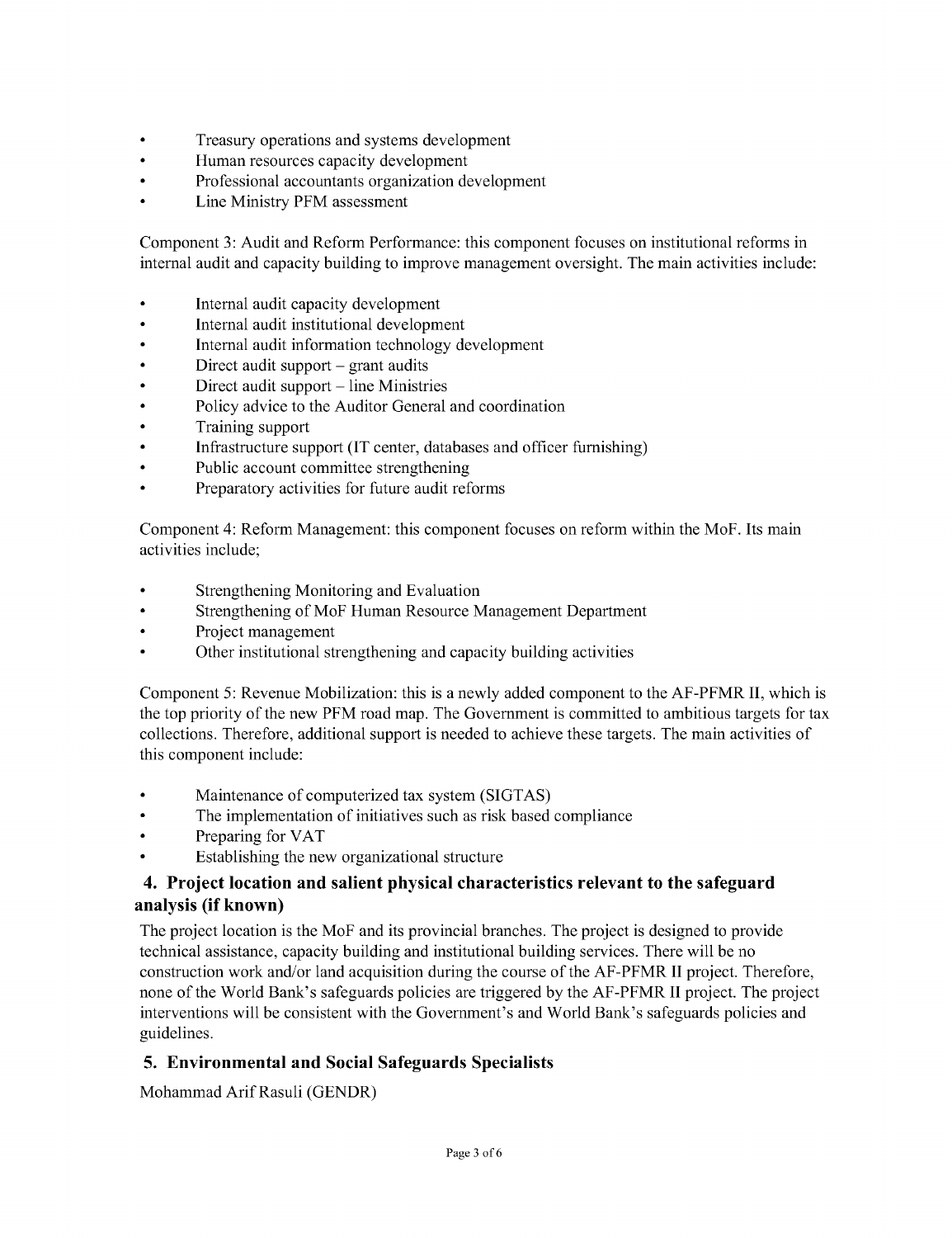#### Mohammad Ateeq Zaki (GSURR)

| <b>6. Safeguard Policies</b>                      | <b>Triggered?</b> | <b>Explanation (Optional)</b>                                                                                                                                                                                                                                                          |
|---------------------------------------------------|-------------------|----------------------------------------------------------------------------------------------------------------------------------------------------------------------------------------------------------------------------------------------------------------------------------------|
| Environmental<br>Assessment OP/BP 4.01            | N <sub>0</sub>    | There will be no construction work and/or land<br>acquisition activities during the course of the project.<br>Also, the project does not envisage any activity that can<br>possibly lead to trigger any safeguards policy after the<br>completion of the Additional Financing project. |
| Natural Habitats OP/BP<br>4.04                    | N <sub>o</sub>    | This policy is not triggered; because none of the project's<br>components engages in any work that has direct or<br>indirect relationship with Natural Habitats.                                                                                                                       |
| Forests OP/BP 4.36                                | N <sub>o</sub>    | The project activities do not impact forests in any way, as<br>defined by the policy.                                                                                                                                                                                                  |
| Pest Management OP 4.09                           | N <sub>o</sub>    | The project will neither finance pesticides nor will they be<br>used in the project.                                                                                                                                                                                                   |
| Physical Cultural<br>Resources OP/BP 4.11         | N <sub>0</sub>    | The Additional Financing does not support any work that<br>would trigger this policy.                                                                                                                                                                                                  |
| Indigenous Peoples OP/<br>BP 4.10                 | N <sub>0</sub>    | This policy is not triggered as there are no Indigenous<br>Peoples that meet the criteria of OP/BP 4.10 within the<br>project area that could potentially benefit or be adversely<br>affected by the Project's activities.                                                             |
| <b>Involuntary Resettlement</b><br>OP/BP 4.12     | No                | No involuntary land acquisition is expected during the<br>Additional Financing.                                                                                                                                                                                                        |
| Safety of Dams OP/BP<br>4.37                      | No                | The project does not have any activity involving dams.                                                                                                                                                                                                                                 |
| Projects on International<br>Waterways OP/BP 7.50 | No                | The project does not involve any activity that will affect<br>international waterways.                                                                                                                                                                                                 |
| Projects in Disputed<br>Areas OP/BP 7.60          | N <sub>o</sub>    | The project does not involve any activity in any known<br>disputed area.                                                                                                                                                                                                               |

## **II. Key Safeguard Policy Issues and Their Management**

## *A. Summary of Key Safeguard Issues*

**1. Describe any safeguard issues and impacts associated with the proposed project. Identify and describe any potential large scale, significant and/or irreversible impacts:**

No environmental and social impacts are envisaged under any component of the AF-PFMR II project. The project solely provides technical assistance, capacity building and institutional reform services.

#### 2. **Describe any potential indirect and/or long term impacts due to anticipated future activities in the project area:**

None

### **3. Describe any project alternatives (if relevant) considered to help avoid or minimize adverse impacts.**

### Not applicable

**4. Describe measures taken by the borrower to address safeguard policy issues. Provide an**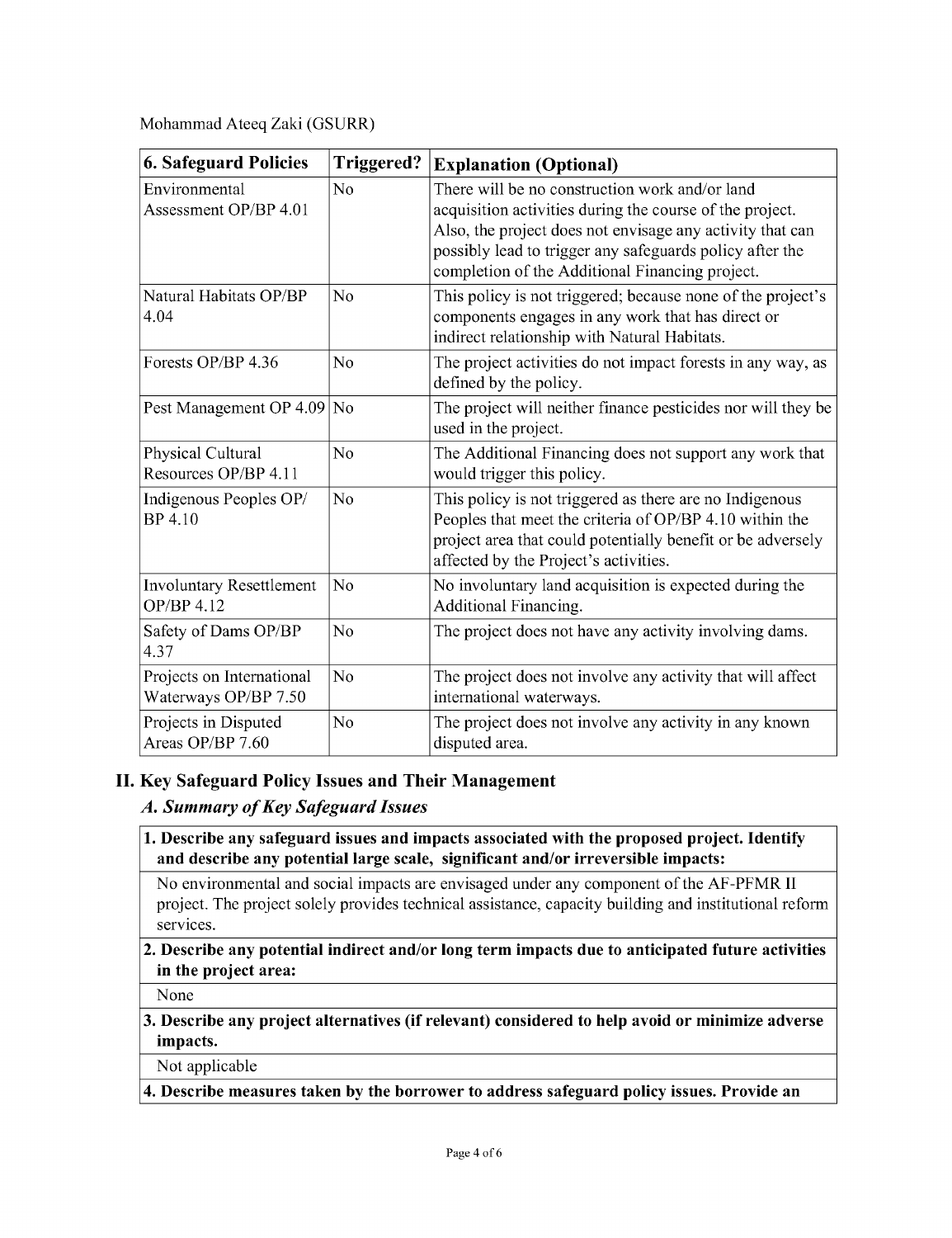#### **assessment of borrower capacity to plan and implement the measures described.**

Although no safeguards policy of the Bank is being triggered, it is necessary to apply relevant Citizen Engagement tools such as the Grievance Redress Mechanism, during the implementation of the Additional Financing project. Therefore, the borrower shall introduce a Social Safeguards Focal Point, from the existent staff within the project, for the implementation of the required Citizen Engagement activities and coordination with the Bank's Social Safeguards Team. It is essential that the safeguards focal person get sufficient training on Citizen Engagement tools and its application.

#### *5.* **Identify the** key **stakeholders and describe the mechanisms for consultation and disclosure on safeguard policies, with an emphasis on potentially affected people.**

The main stakeholders are MoF, the line Ministries and the private sector (i.e. Professional Accountants Organizations). Since the Additional Financing involves a number of capacity building, institutional building and reform activities, the client shall apply rigorous processes during the implementation to ensure all eligible beneficiaries are included and have the opportunity to benefit from the project activities. Besides, there is a need for having procedures to receive and process complaints pertaining to any project activities. As a result, the client needs to develop a GRM, in accordance with the Citizen Engagement Strategy of the Bank. Also, the client, in consultation with the Safeguards Team of the Bank, may apply other citizen engagement tools.

GRM: Communities and individuals who believe that they are adversely affected **by** a Banksupported project may submit complaints to existing project-level GRMs or the Bank's Grievance Redress Service (GRS). The GRS ensures that complaints received are promptly reviewed to address project-related concerns. Project-affected communities and individuals may submit their complaint to the Bank's independent Inspection Panel which determines whether harm occurred, or could occur, as a result of Bank non-compliance with its policies and procedures. Complaints may be submitted at any time after concerns have been brought directly to the Bank's attention, and the Bank management has been given an opportunity to respond. Information on how to submit complaints to the Bank's corporate GRS are available at http://www.worldbank.org/GRS. Information on how to submit complaints to the Bank Inspection Panel are available at www. inspectionpanel.org.

## *B. Disclosure Requirements*

**If the project triggers the Pest Management and/or Physical Cultural Resources policies, the respective issues are to be addressed and disclosed as part of the Environmental Assessment/ Audit/or EMP.**

**If in-country disclosure of any of the above documents is not expected, please explain why:** not applicable

#### *C Compliance Monitoring Indicators at the Corporate Level*

| The World Bank Policy on Disclosure of Information                                                                                                                                                                                                                                                             |  |  |  |  |                                                                                                                                                                 |  |
|----------------------------------------------------------------------------------------------------------------------------------------------------------------------------------------------------------------------------------------------------------------------------------------------------------------|--|--|--|--|-----------------------------------------------------------------------------------------------------------------------------------------------------------------|--|
| Have relevant safeguard policies documents been sent to the<br>World Bank's Infoshop?                                                                                                                                                                                                                          |  |  |  |  | $\begin{bmatrix} \text{Yes} \\ \text{Yes} \end{bmatrix}$ No $\begin{bmatrix} \\ \text{No} \\ \text{No} \end{bmatrix}$ NA $\begin{bmatrix} \times \end{bmatrix}$ |  |
| Have relevant documents been disclosed in-country in a public $\begin{bmatrix} \text{Yes} \\ \text{Yes} \end{bmatrix}$ No $\begin{bmatrix} \\ \text{INA} \\ \text{Neatrix} \end{bmatrix}$<br>place in a form and language that are understandable and<br>accessible to project-affected groups and local NGOs? |  |  |  |  |                                                                                                                                                                 |  |
| <b>All Safeguard Policies</b>                                                                                                                                                                                                                                                                                  |  |  |  |  |                                                                                                                                                                 |  |